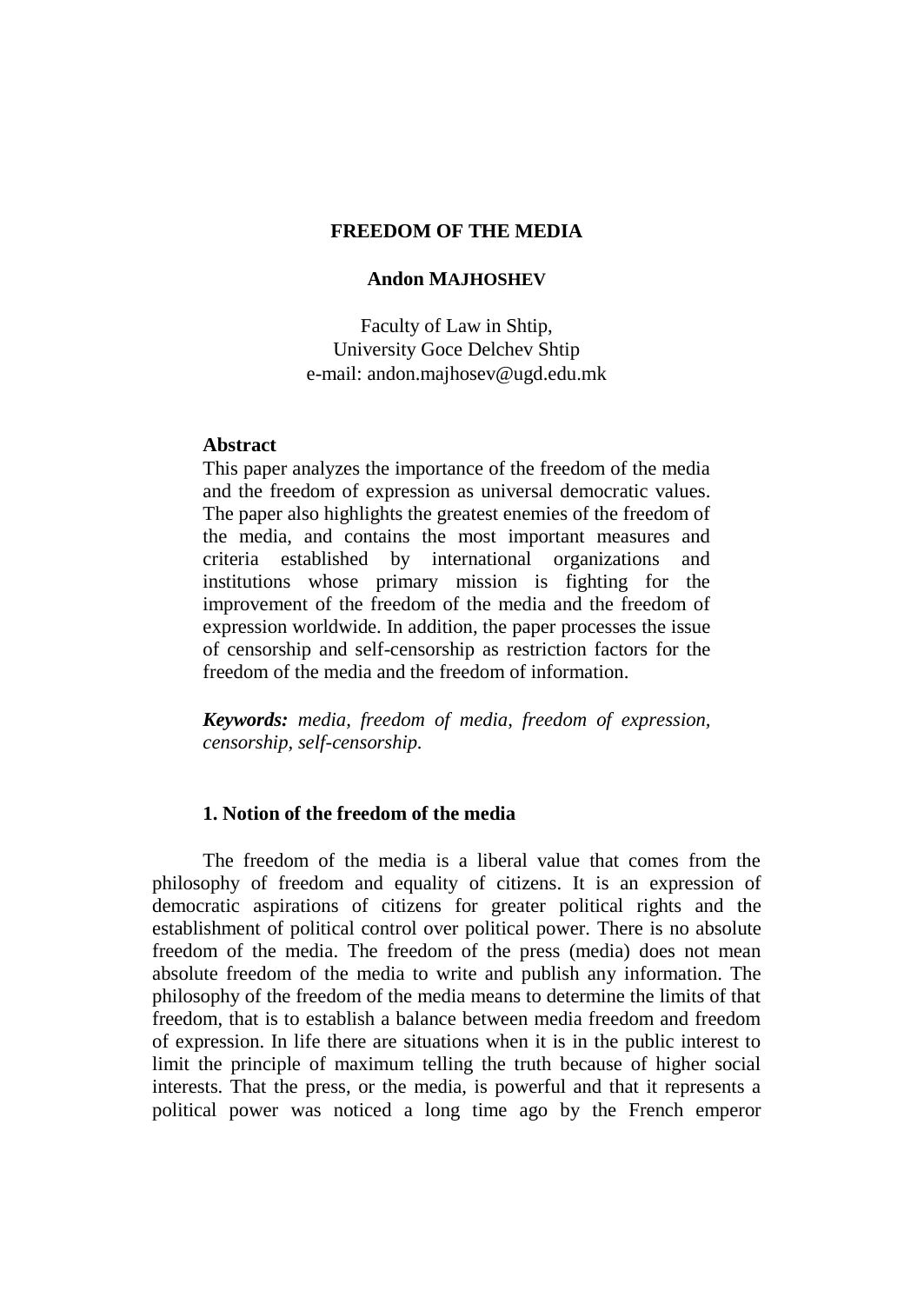Napoleon Bonaparte: *"Four " (Gruevski*, 2007, *p. 114),* or *"If I would let go the reins of the press, I wouldn't even stay in power for four months" (Gruevski,2007, p.114).*

According to the theory of social responsibility, the legal right of freedom of expression is not unconditional. It is limited if freedom of expression causes (encourages) disorder and destruction of the constitutional order, defamation, and if it jeopardizes vital social interests. The media as the fourth estate sometimes called "*the fourth branch of government*". This name points to the idea that the media are an important control mechanism for the exercise of democracy and democratic processes in a country and that they have a huge social power. Journalists as the fourth estate, with their critical attitude towards the government, control the work of the elected and appointed officials, by being able to freely write about their actions and mistakes and inform the public *(Zaket, D. 2007, 180)*. Of course, this implies that journalists have a special responsibility to truthfully report all relevant events of public interest *(Zaket, D. 2007, 180)*. Despite the constitutional and legal regulation of freedom of the press in many countries as a great democratic achievement, in reality there is no absolutely free medium (press), as there is no absolutely free man in any sphere. Even in the most democratic societies in the world where journalism enjoys a high degree of freedom of expression and reporting, we think that there is no absolute freedom of the press, because some information relate to sensitive military, government, economic secrets or child pornography *(Zaket, D. Journalistic ethics, 2007, p. 144).* In order to avoid violating the freedom of the press (media) and informing, a reasonable balance should be made between the public's right to be realistically informed about events and other social obligations and objectives that can sometimes be in conflict with the desire to preserve unrestricted access to information. The only solution to this problem of course is to allow the freedom of the media, but to maintain the possibility of censoring information that is thought to be dangerous and harmful to the security of the state or (society) as a whole. However this practice may become a bad precedent, because the list can be quickly lengthened with other "important information" of security or similar character. There is no country today that does not proclaim the principle of the freedom of the press (media), but there is also no country that does not hold the reins of the press (media) in some other way. Media freedom is a battle that cannot be fully won because, as long as there are states and governments, there will also be a restriction of the freedom of the press. There is no absolute freedom of the media - only societies with more or less freedom of the media. The greatest danger in restriction or suppression of the freedom of the media is government. By definition, government is power. The famous German sociologist and political scientist, *Max Weber* (1864-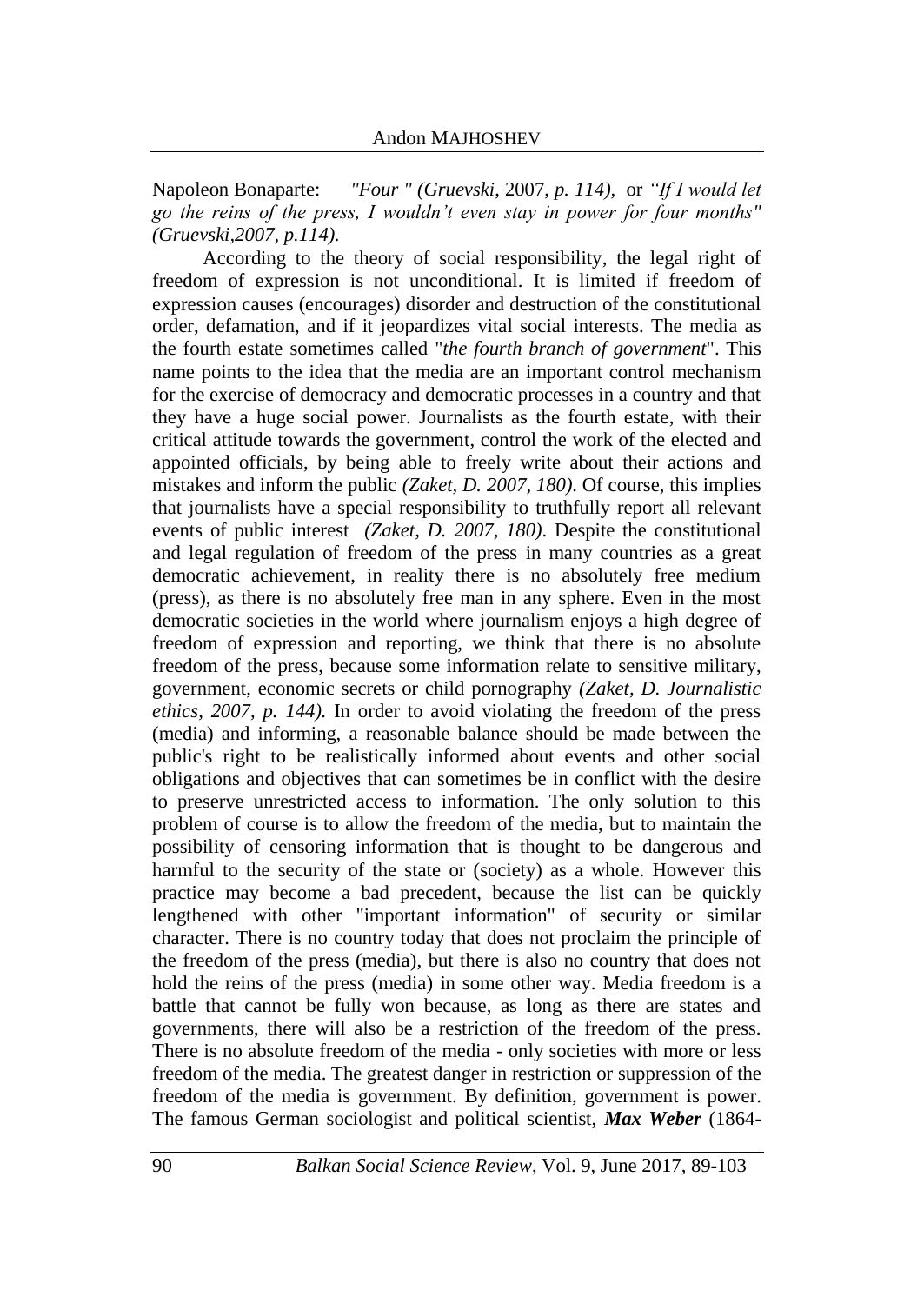1920) gave a definition of the power according to which the power is "*being able to impose one's will on the behavior of others" (Galbraith, J. K., Anatomy of Power,1995, p. 16)*

With its political and institutional power the government can affect the freedom and independence of journalists and the media. With its power it is able to pass laws, decrees and regulations with which it may restrict or place the media in a subordinate status. An example of this is Turkey, when after a failed coup attempt in July 2016, the president of the country put a padlock on over 100 newspapers, magazines, TV and radio stations, and arrested more than 200 journalists. The newspaper "Zaman" was purchased by the state.

The most often applied method is certainly putting pressure on the journalist and the media to refrain from writing or publishing negative information. Great pressure on the media and journalists can come from security services, especially if they are beyond civilian control, *"through a system of blackmail, manipulation, sensationalism, demonstration of power" (Cupic, C. Media Ethics. 2010, 54-57).*

The biggest pressure on media and journalists are murders and arrests of media workers (mostly journalists).

In the period 2007-2006 a total number of 780 journalists were killed. Journalists were killed mostly in countries where there are armed conflicts. In 2016 the number of arrested journalists increased, especially in Turkey, where more than 100 journalists and media workers are in prison. In 2016, a total number of 348 journalists, including freelance journalists and bloggers were put in prison, which is 6% more than in 2015 *(Report, Reporters Without Borders, 2016).*

Pressure can be put on the media in the form of frequent checks and surveillance on lawful financial operations of the medium in order to warn the owners to be careful about what is published in their media. The government is not the only source of danger to the freedom of the media. In general, any powerful institution is a potential danger if by some information their interests could be violated. In addition, wealthy individuals can control the media and journalists ("the power of money"). If a very rich person does not want the media to write negatively about the violations of the laws or about financial mismanagement that he did, then that person with his/her wealth can bribe the journalist not to publish such news about him/her.

Economic power (power of money) is reflected also in the possibility to establish a medium that, if necessary, can function in the interests of a person or a group. Also, this power allows them to monopolize the media scene and manipulate it. With the help of such power the government can be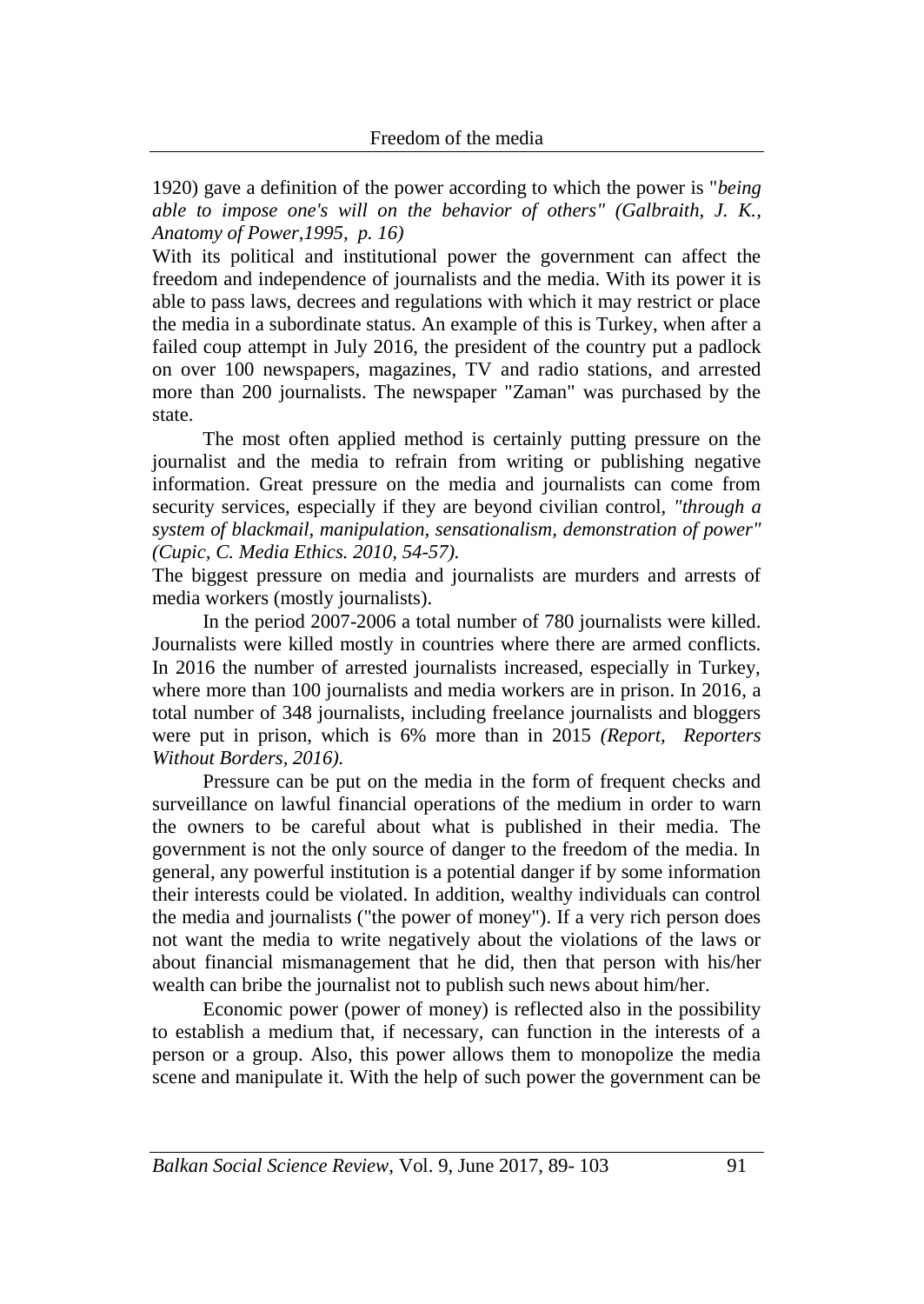influenced, and attempt can be made to seize power.<sup>1</sup> In practice, we have examples of politicians who possessed a monopoly over the media and with their help they seized power. Such is the case with the media magnate Silvio Berlusconi and his party Forza Italia.

The Constitution of the Republic of Macedonia, Article. 16, in a clear and unambiguous way guarantees the right to freedom of belief, conscience, thought and public expression of thought, freedom of speech, public address, public information, free establishment of institutions for public information, free access to information, freedom to receive and transmit information, the right to respond in the public media, the right to a correction in the media, the right to protect the source of information, etc. The freedom of the press (media) is developing worldwide, but in many countries (Arab countries, North Korea, China, Cuba, many of the new states of the former USSR), are limited.

### **2. International standards and criteria for the freedom of the media**

Today globally there are several international organizations and institutions whose primary mission is fighting to improve the freedom of the media and the freedom of expression in the world. In 1951, the **International Press Institute** was founded based in Zurich, but there are other international NGOs such as **Reporters without Borders** and **Freedom House**. Furthermore, within the University of Missouri, USA, at the Faculty of Journalism the **Center for Freedom of Information** was established which developed the standards and criteria for determining the freedom of the press in countries, PICA-Press Independence and Critical Ability Index, which is based on 23 criteria:

**1)** Legal control over the press, excluding defamation and public insult laws (but excluding the laws governing official censorship, disrespect, forced corrections and withdrawal, suspension, privacy, security, incitement to rebellion, altercations, etc.); **2)** Special and additional legal control (threats, violence, imprisonment, confiscation, etc.); **3)** defamation laws; **4)** Organized self-regulation (the existence of press councils, courts of honor); **5)** journalist and editorial staff (for all media), in relation to which the government decides about licenses, certifications or appointments; **6)** Favoritism (of journalists) in access and publication of news from

<sup>1</sup> <sup>1</sup>In Macedonia a good example is A1 TV and its owner Velija Ramkovski who formed a party. Through the channel on his TV he put out propaganda of party views by which the public opinion was influenced.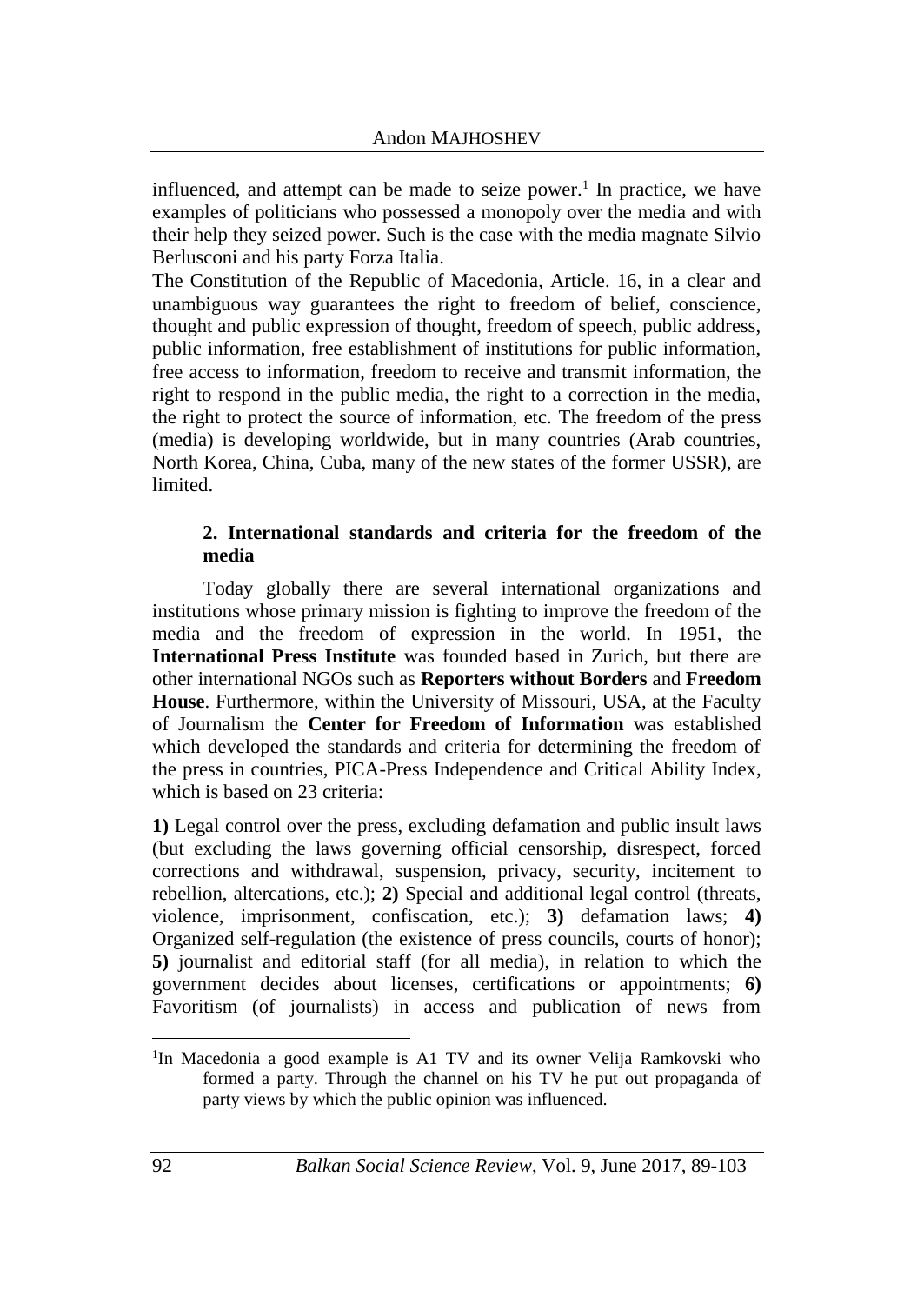government sources; **7)** How much the media are allowed to use the services of foreign news agencies; **8)** Government control over domestic national news agencies; **9)** Press media for which the government issues licenses; **10)** Government control over circulation and distribution, with the exception of postal services; **11)** Degree of criticism of the press toward local and regional governments and their representatives; **12)** Degree of criticism of the press toward the national government and its representatives; **13)** State or state-party-owned media (including radio, television and domestic news agencies); **14)** Prohibition of publications of opposition political parties; **15)** Broadcasting organizations or printed media, owned by networks and chains (concentration of ownership); **16)** state control over printing paper; **17)** state control over foreign exchange and over purchase of equipment; **18)** Government subsidies and / or bribing the press and journalists; **19)** Government loans to the media; **20)** Dependence of the media on state advertising; **21)** Tax liabilities of the press (higher or lower); **22)** Pressure of professional associations and trade unions (to influence editorial policy, for termination of publications; **23)** The number of marginal (economically disadvantaged) printed media.

Information and freedom of expression are the foundation of democracy. Without free exchange of ideas, citizens cannot successfully accomplish the task of democratic self-governance. If the actions of those who make decisions and govern the society are not transparent, citizens cannot participate in social life. Practice shows that most governments want their activities to be as far away as possible from the public eye. They often have a reason for this, such as national security, fight against organized crime and similar. But still, the practice in various states and the European Court of Human Rights show that they are often misused.

### **3. Freedom of expression**

Historically, freedom of expression developed as a permanent struggle of man with government and other power centers that banned or restricted it. Political freedoms and rights express political subjectivity of citizens and allow them to participate in the political life of their community (country). Freedom of expression is a democratic right and an essential expression of democracy. Therefore, this right is one of the central rights the existence of which depends largely on the exercise of other political rights, i.e. it is the prerequisite for enjoying other rights and freedoms guaranteed by the European Convention on Human Rights. It is regulated in Article 10 paragraph 1 of the ECHR, for which its creators were inspired by Article 19 of the Universal Declaration of Human Rights (1948), the First Amendment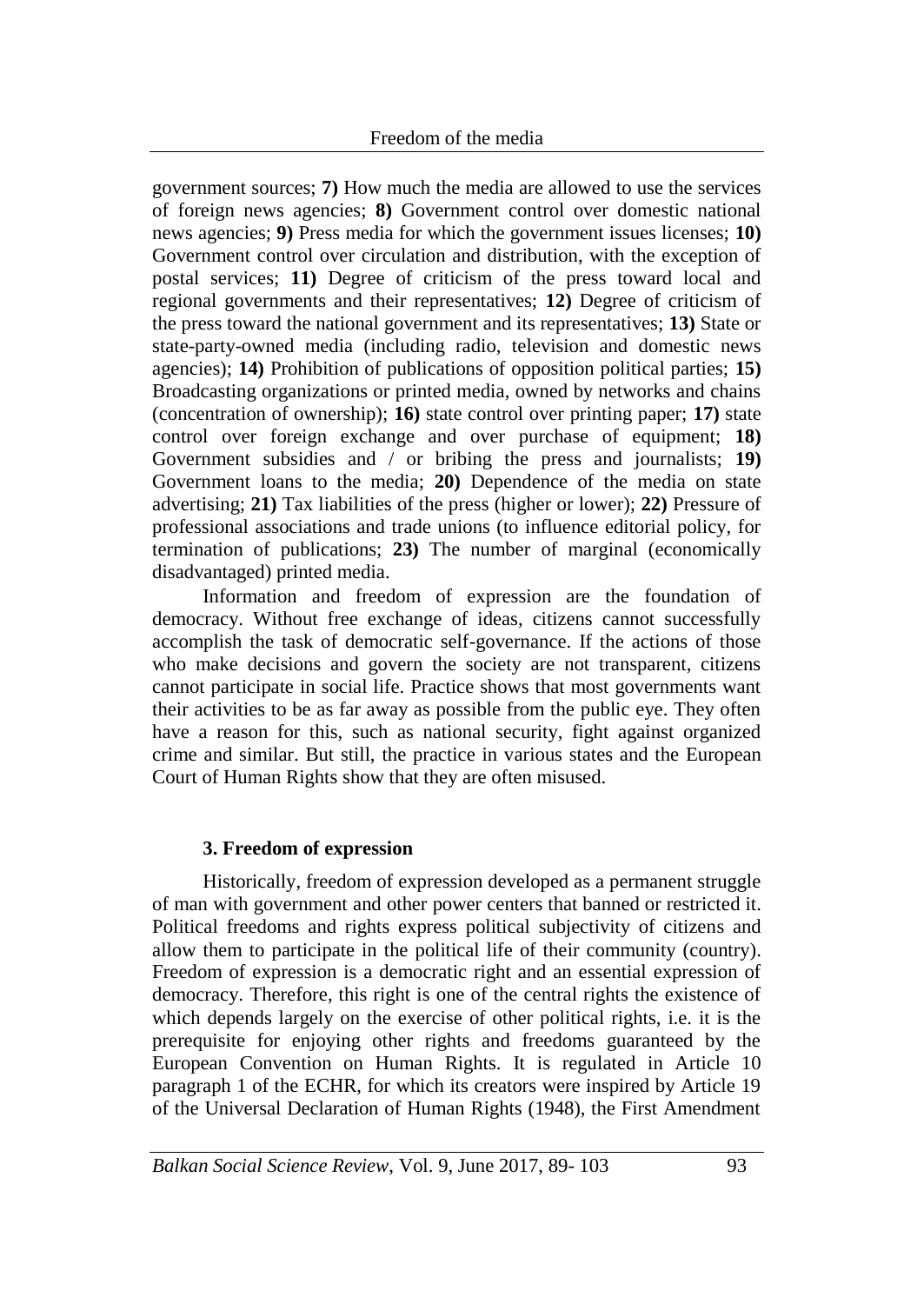to the US Constitution, Article 11 of the French Declaration of the Rights of Man and of the Citizen, etc. Along with other rights and freedoms, it protects the right of individuals to form and express their opinion, and the right to establish associations that promote and disseminate their collective opinions on the social reality. Freedom of expression stems from the basic human birthright – *the right to freedom.* This means that without freedom there are neither free individuals nor freedom of society. Other specific freedoms, such as freedom of spirit and freedom of communicating with other people, arise from this fundamental right. Within this freedom of spirit fall the freedom of thought and conscience and the freedom of expression, i.e. freedom of thought and conscience and the freedom of expressing opinions and ideas - *freedom of information*.

An analysis of 142 world constitutions shows that 124 of them, or 87.3%, contain a guarantee of freedom of expression. In contrast, only 66 constitutions or 46.5% prohibit torture or cruel, inhuman or degrading treatment *(Janis M., Kay R., Bradley A.: European Human Rights Law, Clarendon Press, Oxford 2000)*

Freedom of expression gives any individual, even professional journalists, the right that no one can prevent (state, government, or opposition) them to freely express themselves. If with certain actions of individuals, groups, or institutions "*expressing opinion, publication and finding out facts, data, events, are questioned, restricted or prevented, there is neither democratic public nor democracy there"( Dimitrijevic, Paunovic, Geric, Human Rights, 1997, pp 318-320*).

According to Article 10 of the ECHR, the protection of freedom of expression refers also to information and opinions expressed by a small group or by one person, even if such opinion is highly unacceptable to the majority. In this regard, an interesting opinion was expressed by John Stuart Mill who, dismissing the tyranny of the majority, said: " If all mankind minus one, were of one opinion, and only one person were of the contrary opinion, mankind would be no more justified in silencing that one person, than he, if he had the power, would be justified in silencing mankind" *(Mil J. S., Himmelfarb G.: On Liberty (Penguin Classics), Viking Press, July 1982).* **The case of Thorgeir Thorgeirson**: In June 1992 in the case **Thorgeir Thorgeirson** against Iceland about the conviction of an applicant (reporter) after the publication of two articles in a newspaper about alleged police

brutality. The first article had the form of a letter addressed to the Minister of Justice who was called to establish a committee to "examine the rumors that are gradually becoming public opinion, that there is increasing brutality within the police force of the capital Reykjavik, and which are being hushed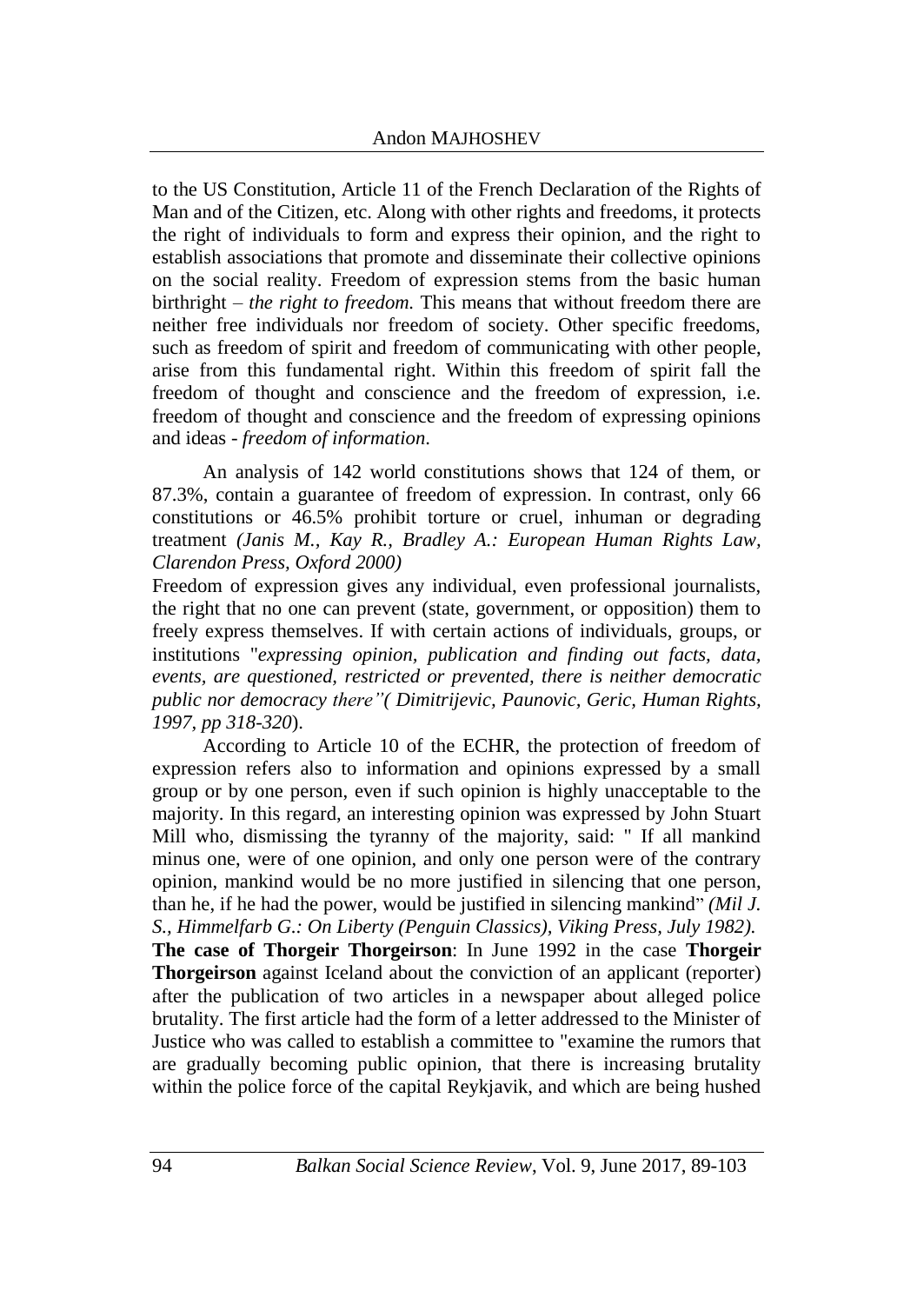up in an unnatural way" *(Thorgeir Thorgeirson v. Iceland A239 (1992) parag. 59-70).*

In doing so, this journalist indicates only one journalist who was a victim of police brutality. Describing police officers, he wrote: "as you are the Minister of Justice, and thus manage these wild beasts in uniform that are creeping around, silently or not, through the jungle of the nightlife in our city .... the young man's roommates told me that his injuries had been inflicted by some loudmouths in a restaurant and by some policemen. At first I could not believe it, so I asked in the hospital and yes, they were right; he was the victim of the night patrol in Reykjavik...." *( Macovei, Freedom of expression, A guide to the implementation of Article 10 of the European Convention on Human Rights, 2001, p. 52.)*. In the second article the journalist (applicant) pointed out that "the police conduct was typical of what is gradually becoming the public image of our police force defending itself: abuse, forgery, unlawful actions, superstitions, rashness, incompetence." (*Macovei, 201, p. 52-52* ).

### **4. Article 19 and international principles on freedom of information**

The international non-governmental organization **Article 19** established the international principles known as *The Public's Right to Know*. These principles establish the standards of national and international systems related to the freedom of information.

It is about nine principles. **Principle 1** states "maximum openness." The main idea of this principle is that freedom of information is to be guaranteed by the Constitution and law. This means that public authorities are obliged to publish information and every citizen has the right to receive information. When the government wants to limit this right, it must stress what that information is. **Principle 2** refers to the obligation of public authorities concerning which categories of information to publish, in particular: **Principle 3** which states "promoting open government." This means that it should be provided by the law that public authorities shall provide training of their employees in terms of freedom of information, importance of freedom of information, procedural mechanisms for accessing information, protection from abuse and the like. **Principle 4** refers to the exceptions on the basis of which the right of access to information can be restricted. **Principle 5** states "procedures that facilitate access." According to this principle, public authorities should establish open, accessible internal systems to ensure fulfillment of the public's right to receive information. **Principle 6** refers to the possible costs of obtaining some information, and it recommends that fees should not be very high, because that could discourage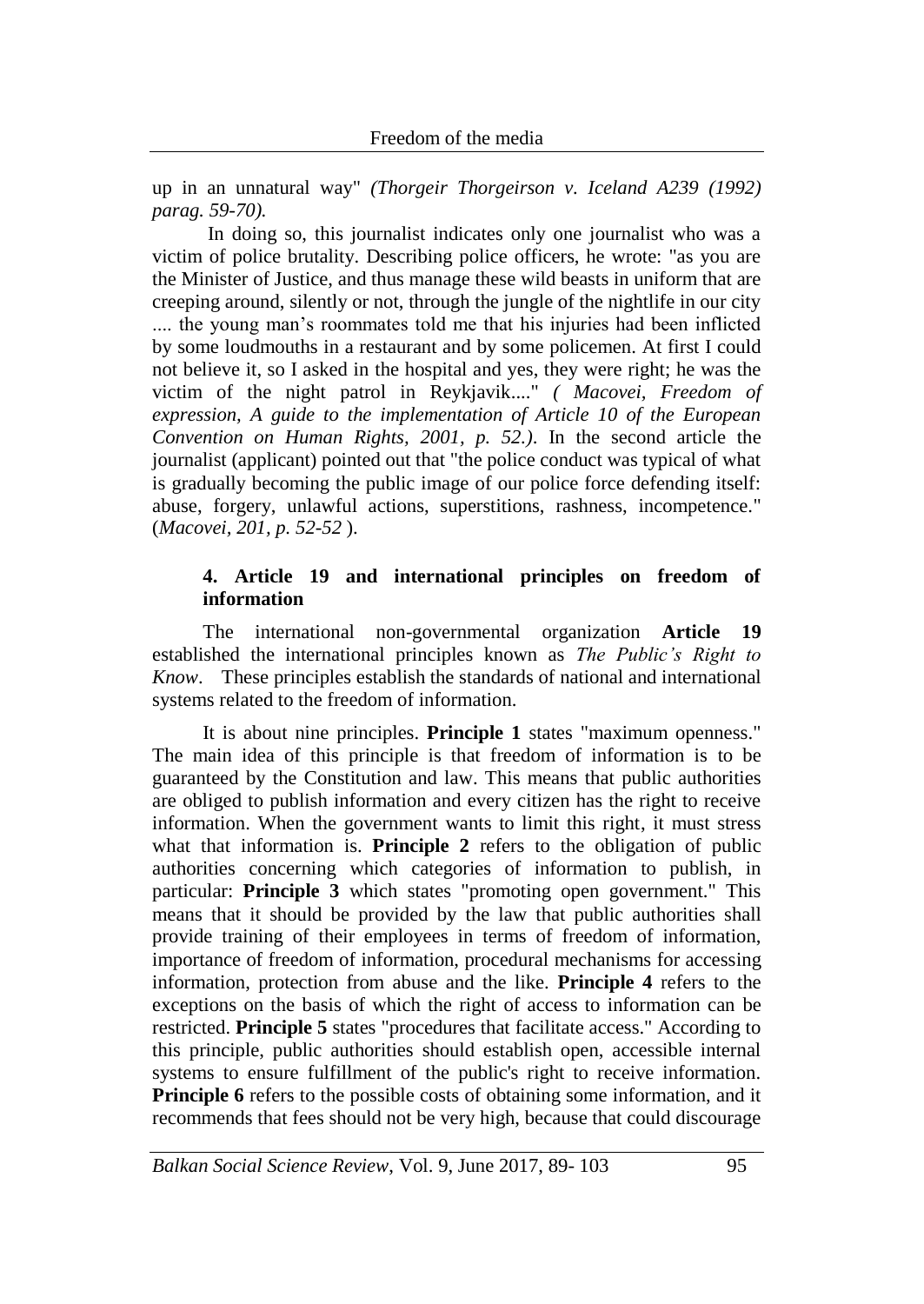the search for information. **Principle 7** requires meetings of public bodies, such as elected bodies, to be open. This Principle provides for the holding of closed meetings, but only in accordance with established procedures and in cases where there are adequate reasons for reticence. **Principle 8** or "openness or advantage." It provides for change or abolishment of the laws that are inconsistent with the principle of maximum openness. **Principle 9** provides for the protection to those who reveal information on wrongdoing or committing a crime, unrule of law, corruption, abuse or dishonesty, or serious mistakes in administrative operations of a public body.

### **5. Censorship and self-censorship**

**Censorship**: Beside legal, censorship also has an ethical aspect. To properly define and understand the essence of the meaning of the term censorship we have looked it up in a few dictionaries, lexicons and encyclopedias. In the famous *Lexicon of foreign words and expressions* by M. Vujaklija the term censorship is defined as: 1) assessment, review, critical examination; 2) Official preliminary review of works for publication for approval or printing and releasing them to the public (books, magazines, movies, theater plays, etc.). 3) State institution that performs this job; 4) Assessment (Prosvetno delo, p.1028, 1980).

Censorship is defined as: "control performed by authorities, church, political organizations, private individuals, of text, information intended to the media (press, radio, TV, shows, movies, theater, etc.) before publication or performance" (Politicka enciklopedija, 1975, p. 105), or censorship is defined as an "*official review of a printed work in order to ban it, if necessary, before its publication or distribution*." *(Encyclopedia of selfmanagement,1979, Savremena administracija, Belgrade, р. 79).*

)We can list many other definitions of censorship, but in general they all have in common the restriction of the freedom of the press. From the above mentioned, definitions of the term censorship we can draw a common conclusion that it represents a form of control and restriction of freedom of expression and media freedom, which represents a limiting factor of democratic trends in society and state. In other words, censorship of the press and the media is each procedure that stifles free disclosure and dissemination of information.

The notion of censorship comes from the Latin word *censura* meaning previous or additional assessment of printed works, which, if necessary can be banned before publication or distribution. Censorship is exercised by the state or some other organization and it applies not only to the press, but also to other forms of scientific and artistic expression and mass communication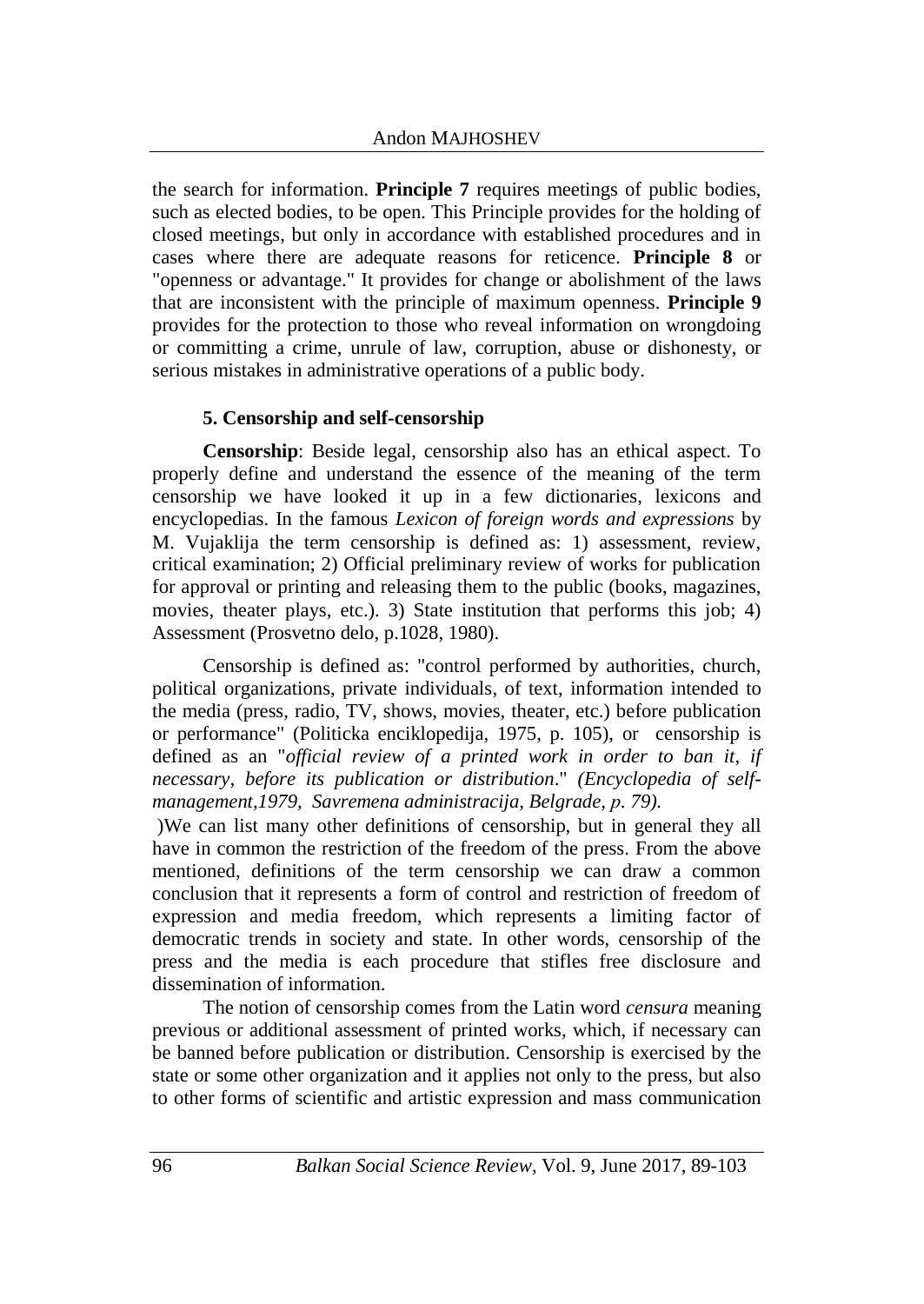(theater, film, radio, television). In the Middle Ages censorship was exercised by the church as the most influential organization at that time, and later by the state through its institutions. With the victory of the civil revolution the freedom of the press was officially introduced, and censorship abolished. Censorship is characteristic of undemocratic societies or authoritarian regimes. The fight against censorship and for the freedom of the press (media) is always an integral part of the progressive democratic theory and practice. The system of approval for printing was abolished in England in 1695, and with this the freedom of the press was for the first time formally introduced. Only with the Declaration of the Rights of Man and of the Citizen (1789) and the First Amendment of the US Constitution of 1791 the freedom of the press as one of the most precious human rights was openly declared, which definitely put an end to the intervention of the state in this sphere.

The freedom of the press (media) is an important tool for expressing and communicating different opinions, attitudes and views, as an important prerequisite for democratic communication between citizens and government and vice versa. Media freedom is among the oldest and most important civil and political rights. Through exercising this right, we are able to define how democratic or authoritarian a society is. In democratic societies there is a higher degree of freedom of expression in relation to authoritarian (repressive) political systems. Even in democratic countries, not every speech is free. Freedom of speech has to be in balance with the exercising of other human rights. This means that the freedom of the media should not be abused to infringe upon human rights (discrimination, lynching, Satanism, insults, disqualification). The problem is how to find the right balance between the possibility for the media (the press) to freely report on events, and at the same time to prevent the emergence of information that endanger the integrity of some individual and the safety of society. The freedom of the media (press) implies freedom of expression, freedom of speech, free transfer and dissemination of information in society without restriction.

Freedom of speech is one of the most important preconditions of freedom of personality and free society. Thomas Jefferson, the author of the Declaration of Independence of the United States who wrote a number of articles on this issue, was a big proponent of the freedom of the press (media). On one occasion he wrote to Elbridge Gerry: "*I am for.... freedom of the press, and against all violations of the constitution to silence by force and not by reason the complaints or criticisms, just or unjust, of our citizens against the conduct of their agents" (Zaket, 2007, p. 151).* The press, the only tocsin of a nation, is completely silenced there, and all means of a general effort taken away *(Zaket, 2007, p. 151) )*.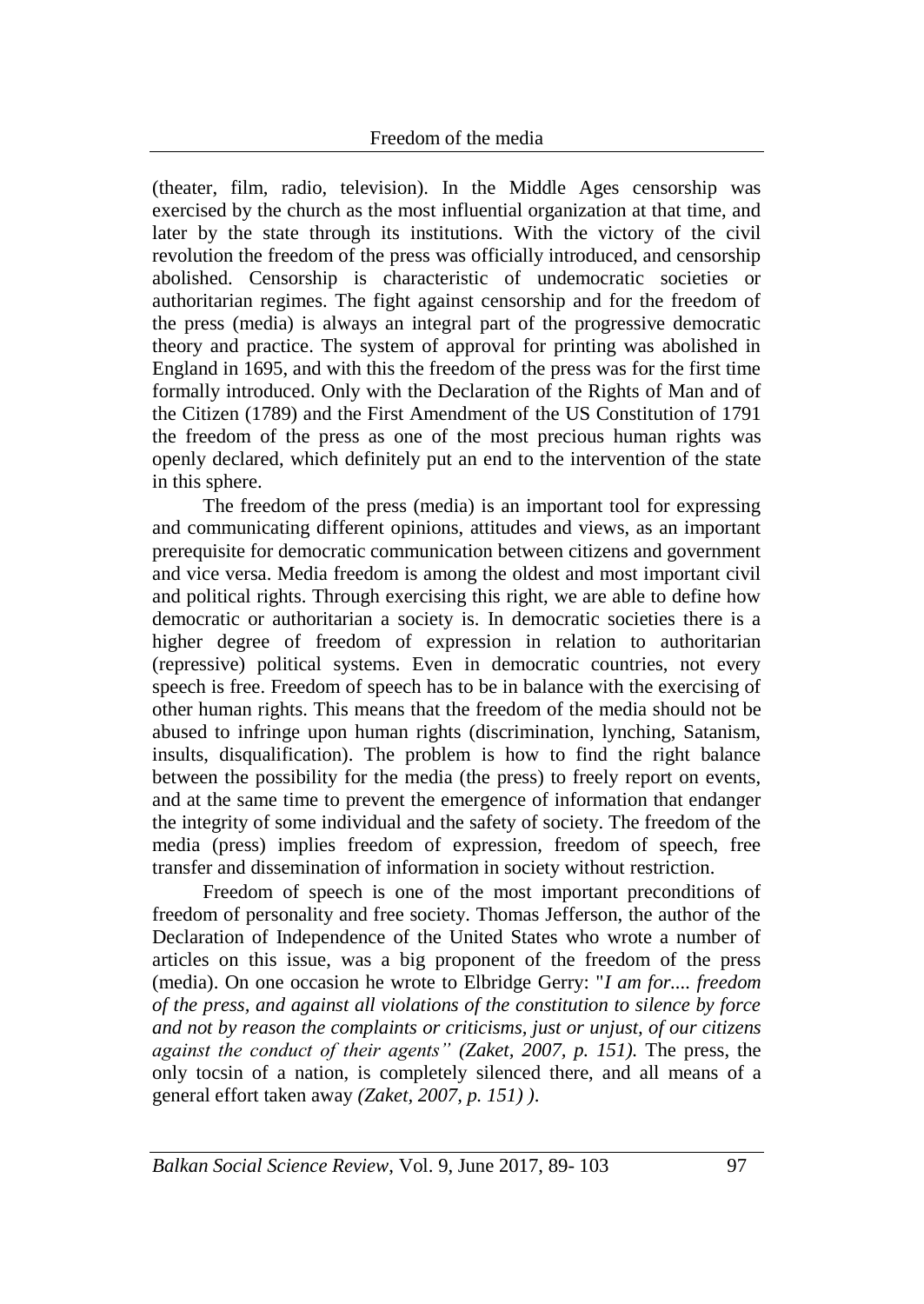Censorship is a form of restricting the freedom of the media and of the journalistic profession. Censorship means control by the state (authorities) of the content of the text, of the information intended for the media (press, radio, TV, shows, movies, theater, etc.) before publication or performance *(Politicka enciklopedija, 1975, p. 105)*. Today in the world, even in the most liberal democracies there is no absolute freedom of the press (media), as there is no absolutely free man. Article 16, paragraph 7 of the Constitution of the Republic of Macedonia prohibits censorship.

**Self-censorship**: Self-censorship is when a journalist/author of a text consciously makes the decision not to pass on the information to the public. Reasons for this are many, but in most cases it is fear of consequences. Selfcensorship is also known as voluntary censorship. It is connected with the journalist's decision whether to report on an event or not, and if he/she decides to do it, then he/she thinks about which words to use, and whether the news (information) should be accompanied with images or not, and which images to publish. All this represents a kind of self-censorship because the journalist or the editors of the media decide what information content to offer to the public. Since such choices are made by journalists themselves and editors, without external pressures, self-censorship usually does not represent a violation of freedom of speech and freedom of the press. Self-censorship should be well balanced between the citizens' right to truthful information and the exercise of the freedom of the press. An example of self-censorship is when Jen, President George W. Bush's daughter said "I confess" to the charge that as a minor she consumed alcohol and the press mitigated it. *(Jaquet, 2007, p. 268)*. Like all presidential children, they have a certain zone of privacy, and journalists do not follow them constantly *(Jaquet, 2007, p. 268)*. However, as long as celebrities' children keep doing things that give headaches to their parents, they will become news and journalists will have to write about it. In the case of child pornography, it is standard practice among journalists to report on the proceedings, arrest, trial, and in general on the fight against this painful problem as an important part of the fight against crime, but their reports do not provide photos of child pornography. Journalists can effectively communicate all relevant information, but they cannot publish traumatic images. The same applies to many other areas of information.

In the journalistic profession and media circles increasingly selfcensorship (voluntary) compared to forced or external censorship is preferred because journalists themselves, starting from their own moral principles and guidelines, decide whether and how they will inform about something, taking care to keep the balance between the respect for the right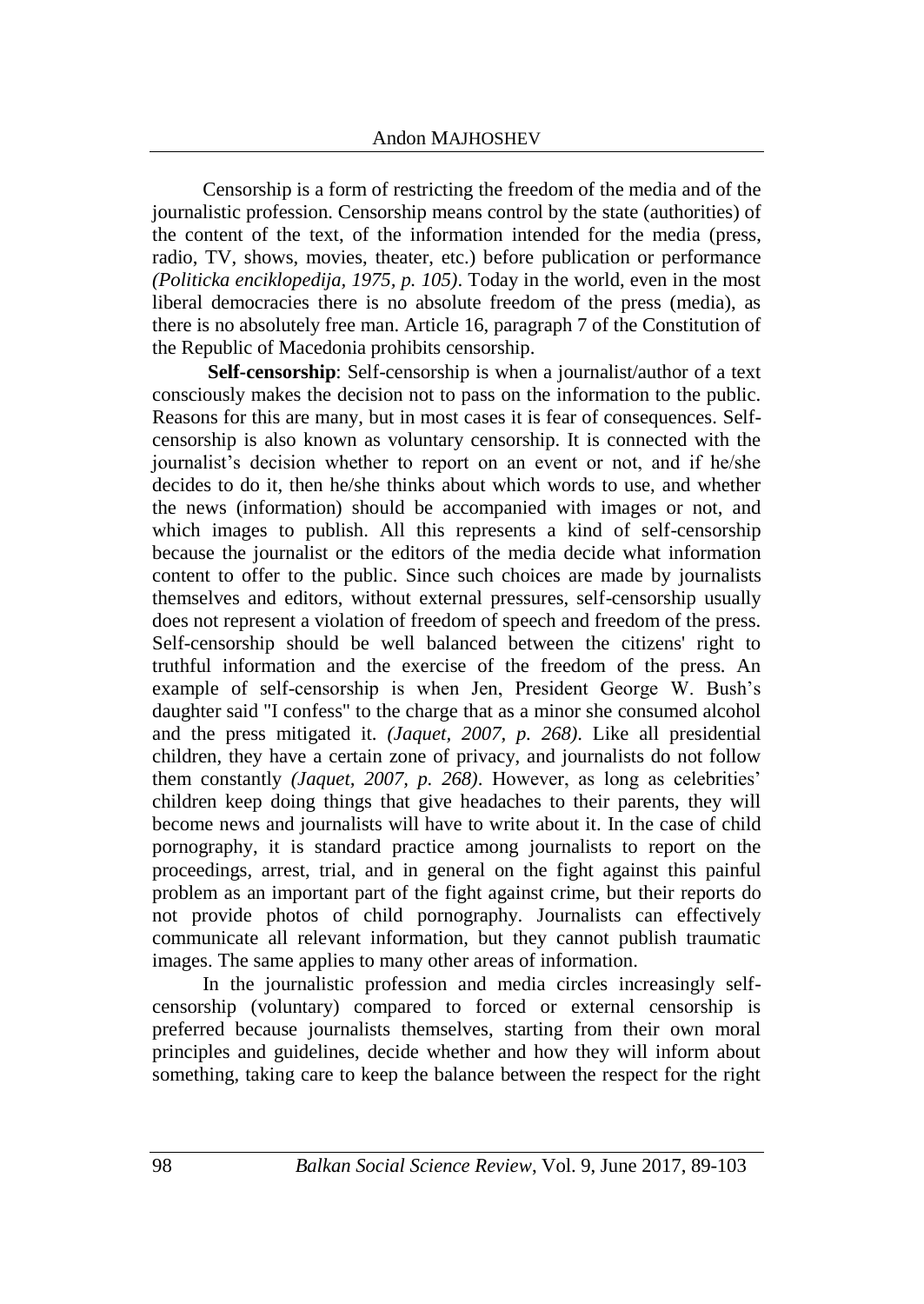of citizens to information and the respect for other rights and freedoms of citizens (privacy).

# **7. Censorship and higher public interest**

The freedom of the media and the freedom of expression are not absolute or unconditional rights. These rights are enjoyed within the limitations of other legitimate social interests, especially if it is a question of public safety and protection of all members of the community. In reality we have situations where in real life public interest is more important than the principle of maximum conveying of the truth. However, when we have censorship because of overriding public interest good moral reasons must exist for it, and there must always be an explicit provision in the legislation for restoring journalistic freedom later, as soon as possible (termination of censorship).

**Strategic military information**: Sometimes, due to higher social and civil purposes (state security, emergency, war), media freedom is limited by censorship (control) of various forms of information content (news, books, information, movies, shows and etc.). In this context, journalists have a dual responsibility. The **first** responsibility is to the public (citizens), where journalists have the professional and moral obligation to timely and truthfully inform the public about events related to the security of the state. The **second** responsibility is of a higher moral and professional rank and it refers to their obligation to be alert and to prevent disclosure of sensitive military and security information from coming into the hands of the enemy. When it comes to informing from the aspect of national security, journalists should be able to establish a balance between the information and the security of the state. Confidential documents marked confidential, relating to national security and vital interests of the state, should not be publicly disclosed if it threatens defense of the state. Certain information relating to certain decisions of the military may also be published, but such information shall not contain details that can be used to the detriment of state security and of protection of citizens' lives. In circumstances where the security of the state can be significantly disrupted, the power to censor information can be justified.

**Child pornography** and sexual exploitation of children is also an important reason for denying information to the public due to higher social goals and public interest. There are generally two types of censorship: forced (involuntary) and voluntary (internal, self-censorship).

# **Conclusion**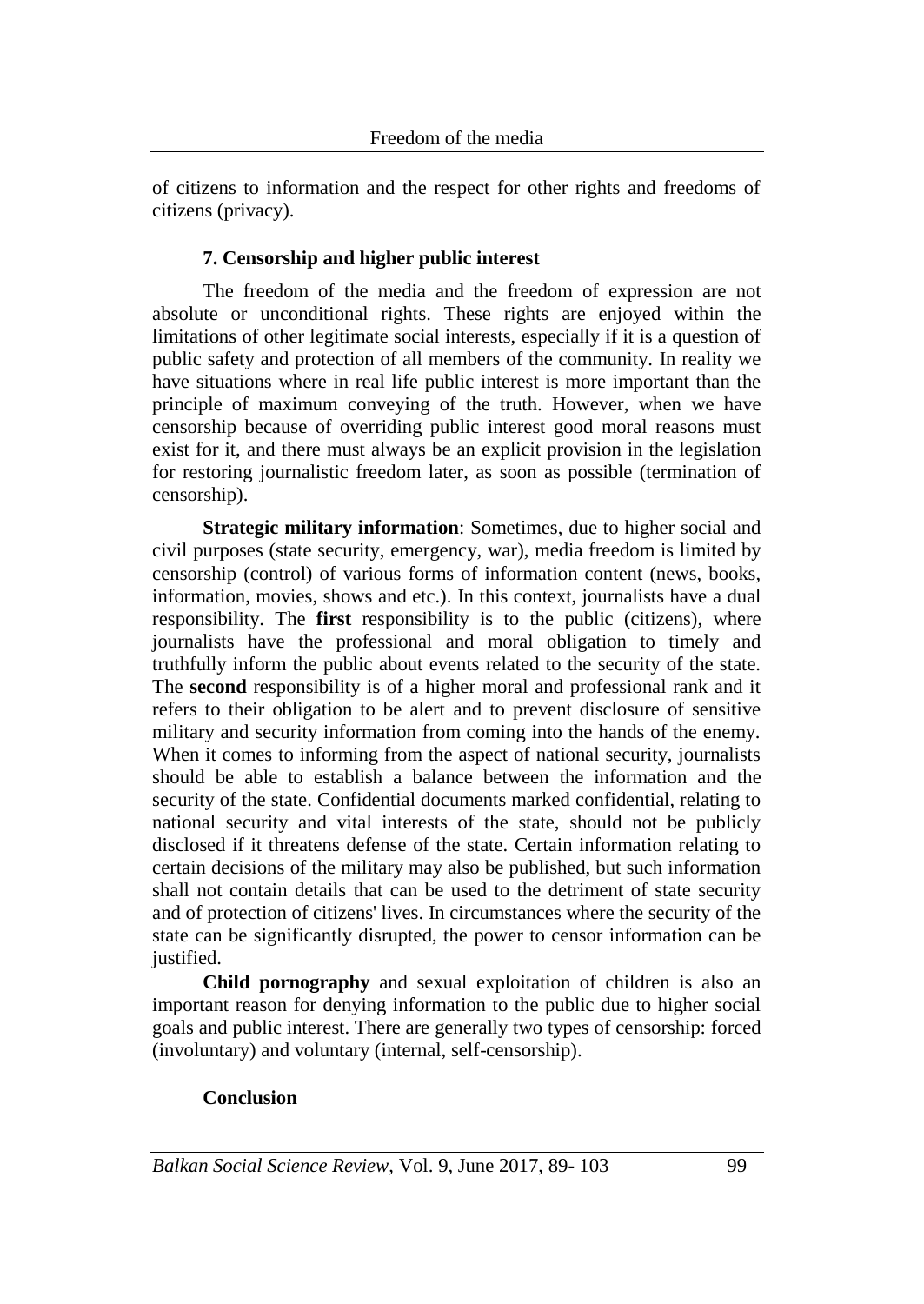Nowadays, the freedom of the media and the freedom of expression as universal democratic values on global level are greatly threatened. An attack on a journalist is an attack on the truth so that the half-truth or the untruth could win; if a camera is pushed, it is actually an attack on the freedom of the median and the freedom of expression. The greatest danger comes from the centers of economic and political power which, through various forms of pressure, fail to instrumentalize and control the media. In certain countries with authoritarian regimes there is a practice of killing and arresting media workers. Media freedom and freedom of expression are contemporary democratic values without which the functioning of democracy in a society is inconceivable. The more these rights are exercised in a state, the more democratic the state is. Media freedom and freedom of expression represent a battle that cannot be fully won because while there are states and governments, restriction of the freedom of the press and the freedom of expression will also exist. There is no absolute media freedom will-there are only societies with more or less media freedom. The greatest danger to restriction or suppression of media freedom and freedom of expression is power. Censorship and self-censorship are forms of restricting media freedom. However, in certain specific situations when it comes to achieving higher social goals and higher social interest (security of the state, national defense), journalists should know how to establish a balance in informing and the security of the state.

There are a number of international organizations worldwide that control the exercise of the freedom of the media in all countries and, if they notice that this right is not exercised in conformity with international standards, they react in an appropriate manner, often through reports and rankings of state concerning the level of achieving media freedom.

### **References**

- Article 19 (2007) Defining Defamation: Principles on Freedom of Expression and Protection of Reputation, London: Article 19.
- The Publics' Right to Know, *Principles on Freedom of Information Legislation: Article 19,* London;

Danijel Korni, *Etika informisanja* (1999), Clio, Beograd;

Zaket, D. *Novinarska etika – moralna odgovornost u medijima (2007)*, Sluzben glasnik;

Европска конвенција за човекови права (1950), Совет на Европа;

Енциклопедијата на самоуправување (1979). Савремена администрација, Белград;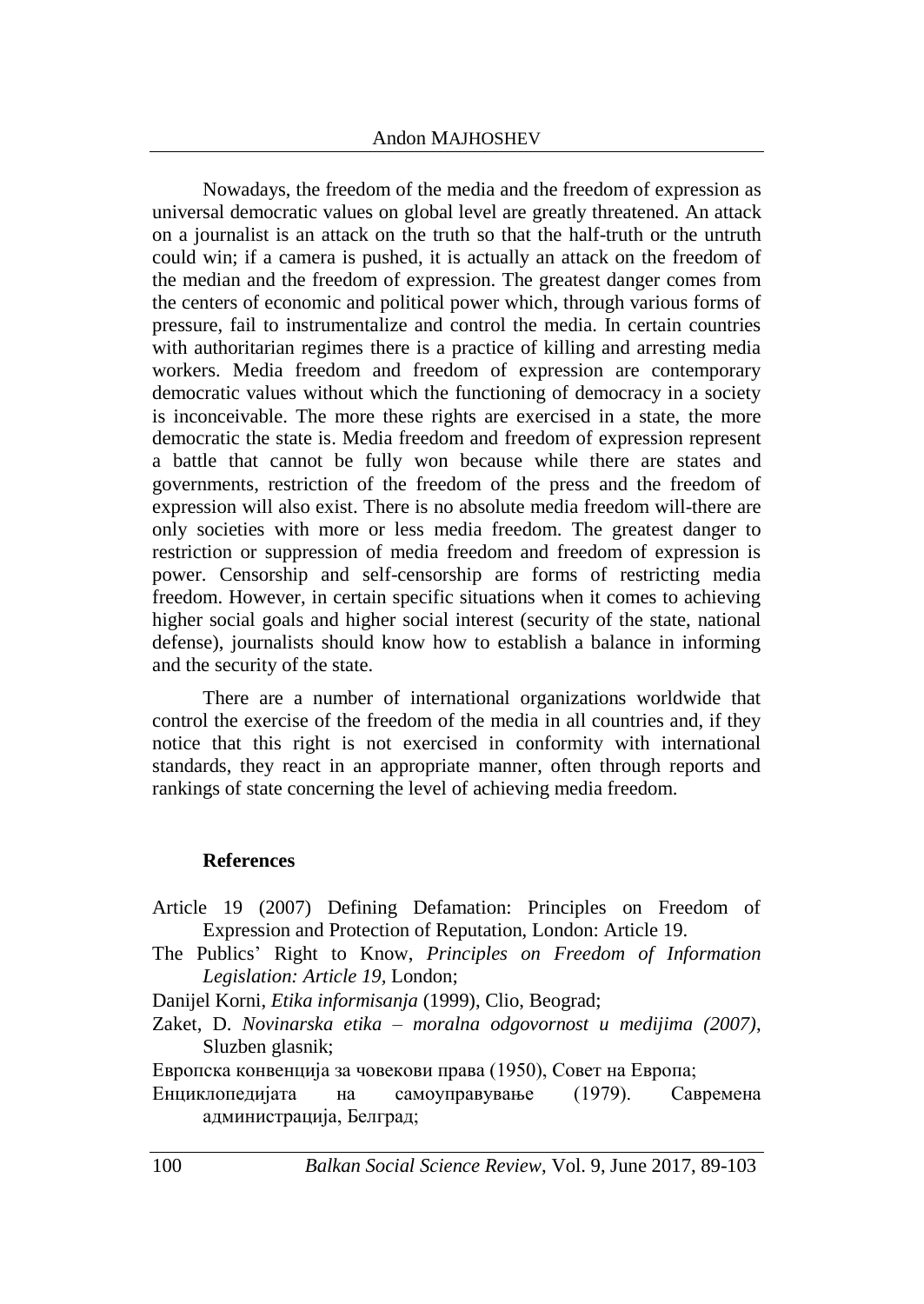- Bal, F.Moc medija (1997), Clio, Beograd;
- Breton, Filip. *Izmanipulisana rec*. (2000). Clio. Beograd;
- Галбрајт, Џ.К. *Анатомија на моќта. (1995)*. Култура, Скопје;
- Груевски, Г. *Историја на новинарството. (2007)*. Правен факултет и НИП "Студентски збор". Скопје;
- https//:okno.mk/node/5098
- Извештај на "Freedom Haus" за слободата на медиумите (2013,2014, 2015, 2016);
- Извештај на "Репортери без граници", 2016 година;
- Janis M., Kay R., Bradley A.: European Human Rights Law, Clarendon Press, Oxford 2000
- Luis Alvin Dej, *Etika u medijima* (2000), Medija centar, Beograd, Klio;
- Monica Macovei, Freedom of expression, A guide to the implementation of Article 10 of the European Convention on Human Rights;
- Мајхошев, Андон (2015), Новинарска етика (авторизирани предавања), УГД, Штип;
- Mil J. S., Himmelfarb G.: On Liberty (Penguin Classics), Viking Press, July 1982
- Писмо на Томас Џеферсон до Томас Купер (Thomas Cooper) од 29.11.1802.
- Политичка енциклопедија (1975), Савремена администрација, Београд; Report of the Reporters Without Borders, 2016.
- Smartt, U. (2006), Media Law for Journalists, London: Sage Publications;
- Трпевска, С., *Слобода на изразување, јавен интерес и медиумска регулација*;
- (2010). Висока школа за новинарство и односи со јавноста;
- Univerzalna deklaracija covekovih prava, 1948, OUN;
- Устав на Република Македонија, 1991;
- Чупиќ, Ч. *Медијска етика и медијски линч (2010)*, Чигоја штампа, Београд;
- Шкариќ С., Силјановска-Давкова Г., *Уставно право* (2009), Култура, Скопје;